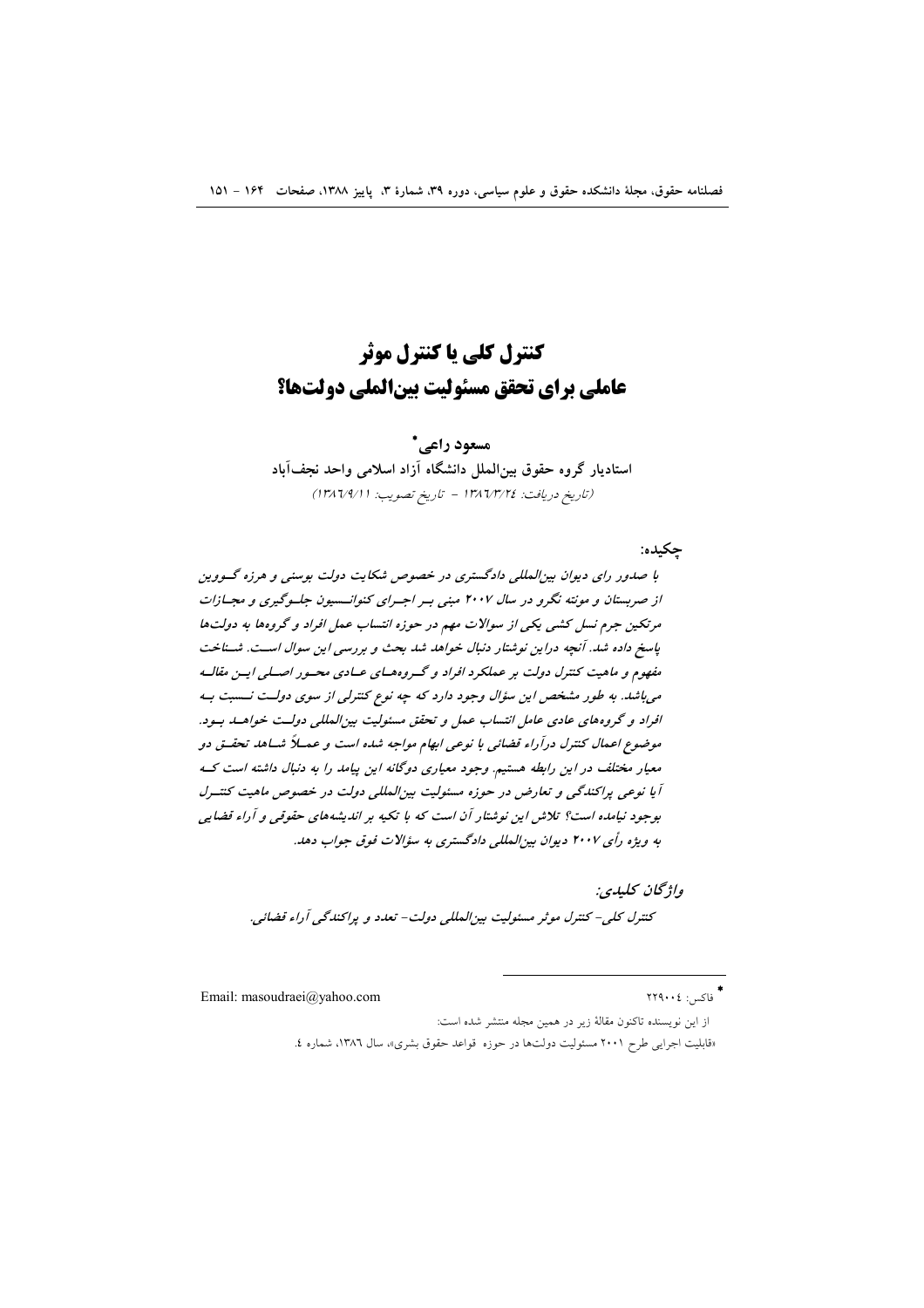#### مقدمه

یکی از سوالات کلیدی در حوزه قواعد حاکم بر مسئولیت بین|لمللی دولتها مربوط به آن است که آیا اعمال افراد و گروههای خصوصی و عادی به دولتها منسوب خواهـد شـد تـا در نتيجه مسئوليت بين|لمللي دولت بوجود أيد. در صورت مثبت بودن جواب شرايط تحقق چنين وضعي كدام است. حقوقدانان با مدنظر قرار دادن آراء قضائي واصول كلي حقوقي، و همچنـين كميسيون حقوق بين|لملل سعى كردهاند عوامل مختلف را در اين خـصوص شناسـائي كـرده و سهم هركدام از آنها در تحقق مسئوليت بين|لمللي دولتها را مشخص كنند در اين بـين آنچـه بیش از همه توجه حقوقدانان را به خود جلب کرده است موضوع اعمال کنترل دولت می باشد. این معیار از دو جهت مدنظر گرفته است. از طرفی در بــسیاری از آراء قــضائی انتــساب عمــل افراد به دولتها با توجه به این معیار کنترل تعریف ومشخص شده است(www org / icj 1999). واز طرف دیگر در آراء قضائی نوعی ابهام و یا به ظاهر نوعی تعارض مشهود است.( Michel Reisman 1996.p 258) صدور راي ديوان بـينالمللـي دادگـستري (www.icj- org 2007)درسـال ۲۰۰۷ توانست تا حدود زیادی به این ابهامات پاسخ دهد .اهمیت ایــن موضــوع و آثــاری کــه درحوزه قواعد حاکم بر مسئولیت بین|لمللی دولت میگذارد اقتضا میکند تا جایگـاه، میـزان و اهمیت معیار فوقالذکر در رویکردی حقوقی و در پرتو اندیشههای حقوق و آراء قضائی مـورد بحث قرار گیرد.

از این رو، تلاش خواهـد شـد بـا مـد نظـر قـراردادن برخـی از مهـمتـرین آراء قـضائی و اندیشههای حقوقی مرتبط، به تبیین و تحلیل موضوع پرداخته و سوالات مطـرح در ارتبــاط بــا ماهيت حقوقي كنترل جواب داده شوند.

# مروری پر آراء قضائی

۱- دیوان در سال ۲۰۰۷ در ارتباط با شکایت نیکاراگوئـه علیـه هنـدو راس در خـصوص تعیین مرز دریائی بین این دو کشور در دریای کارائیب با استناد به معیار کنتـرل مـوثر درصـدد بر آمد تا مرز دریائی بین دو کشور را مشخص کند(Nicaragua V Honduras 6 March Q 2000).

۲– دیوان در رای سال ۲۰۰۷ در خصوص قضیه نسل کشی ومجازات مرتکین با تکیـه بـر معیار کنترل موثر به عنوان عاملی برای تحقق مسئولیت دولت، آن را به طور کامل مـورد بحـث قرار داد. دیوان از پاراگراف ۳۷۷ تا ٤١٥ و در توضیح عوامل مختلف برای انتساب عمـل شـبه نظامیان صرب به دولت صربستان این دولت را ازجهت ارتکاب عمل نسل کشی تبرئـه کـرد. دلیل دیوان در حوزه انتساب عمل ناشی از کنترل آن بود که دولت صربستان نسبت به نیروهای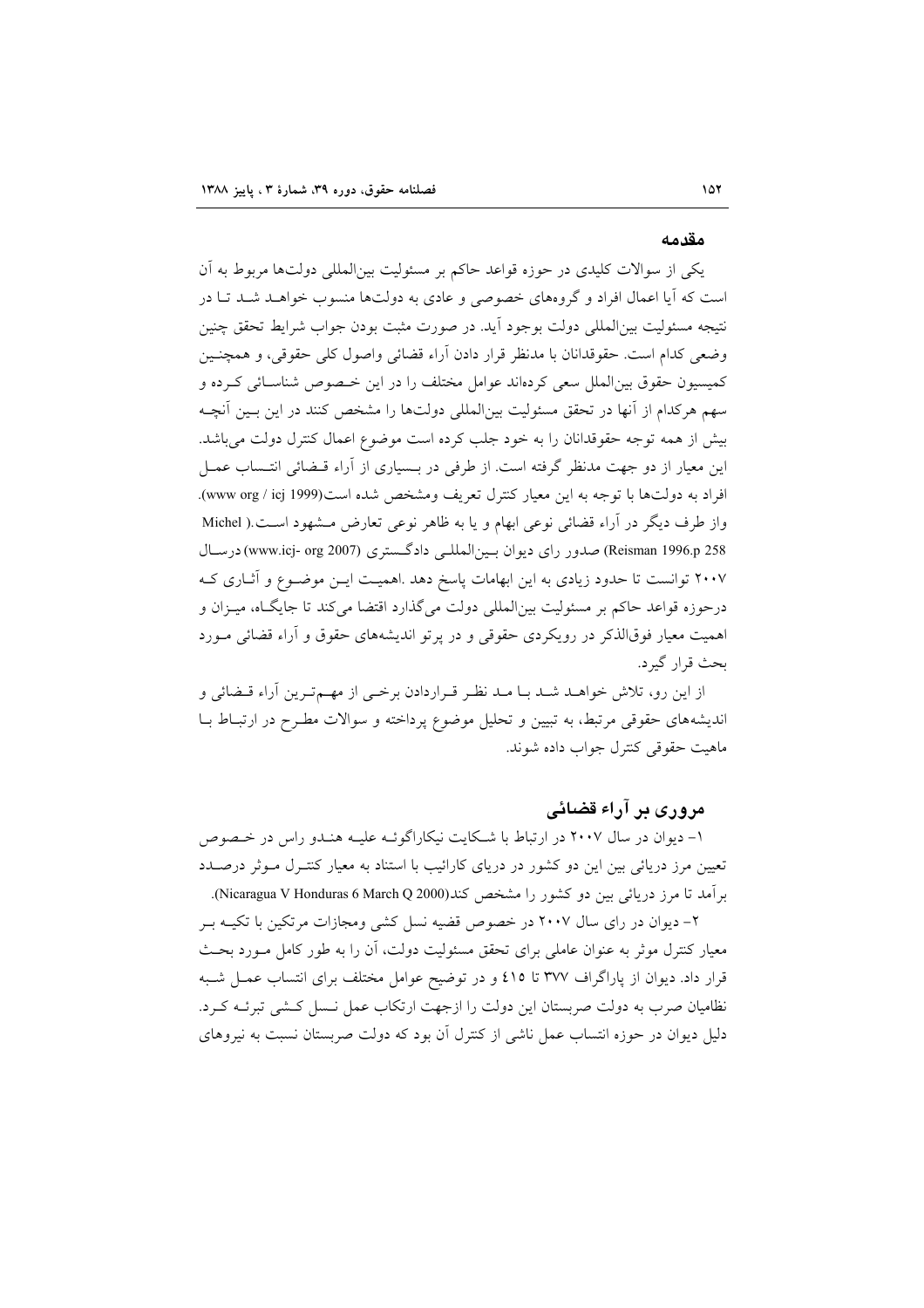شبه نظامی صرب دولت بوسنی کنترل موثر نداشته است ( Bosnia and Herzegovina V .Serbia .(and Montene gro 2007, Para .377-215

۳– در سال ۱۹۹۹ دیوان بینالمللی یوگسلاوی سابق در رای معروف تاجیک با مـد نظـ قرار دادن معیار کنترل کلی مسئولیت این دولت را مدنظر قرار داد. دیوان در این رای گفت:

«شرط حقوق بین الملل برای انتساب عمل گروههای خصوصی و عادی به دولت آن است که آن دولت بر نیروهای خصوصی و عادی مذکور کنترل کلی اعمال کنند بـه هـر حـال معیـار چنین کنترلی می تواند در موارد مختلف و با توجه به شرایط متفاوت باشد دیـوان تجدیــد نظـر نمی تواند این موضوع را درک کند که چرا در تمام شرایط باید یک آستانه بـالائی بـرای کنتـرل وجود داشته باشد» (Tadic ,1999, I .L . M V.38).

٤– ديوان بينالمللي دادگستري در قضيه شكايت دولت نيكاراگوئـه عليـه آمريكــا بامــدنظر قرار دادن معیار کنترل مؤثر به این موضوع پرداخت. دیوان دراین رابطه گفت:

«برای آنکه مسولیت دولت آمریکا در رابطه با اقدامات کنترها بوجود آیـد بایـد ایـن نکتـه ثابت شود که دولت امریکا نسبت به این نیروها دارای کنترل مـوثر بـوده اسـت. و ایـن کنتـرل .<br>بگونهای بوده که نقضهای حقوق بشر دوستانه، واقع شده را به دولت آمریکـا منــسوب کنــد» .(Reports 1986.P.14)

0– موضوع کنترل در موارد دیگــری نیــز مطــرح شـــده اســت (Graford, 2002 , P.106)کــه میتوان به عنوان مثال از پرونده زافیرو (Zafiro)، استافن (Stephens) کمپانی ریـل رود ( Railroad) عليه آلمان و حادثه بلاک تامن ( Black Tom and Kingslad) نام بـرد ( Zafiro Case (P. 160 (1925). P. 265 (1921) Reilroad Company V. Germand P 84, 1930

٦- درآراء داوری چندی نیز این موضوع مدنظر قـرار گرفـت. درسـال ١٩٠١ و در دعـاوی اتباع ایتالیا ساکن در پرو سر داور اعلام کرد که اعمال افراد و گروهها بـه دولـت پـرو منـسوب نیست. دلیل سردار آن بود که دولت پرو براین گروهها کنترلـی نـدارد ( .VNR IAA, Vol . X, P 689). در سال ۱۹۰۳ اختلاف ایتالیا و نزوئلا، سرداور همین موضوع را دنبال کرد (Ibid).

۷– در محاکم داخلی آمریکا آراء متعدد علیه جمهوری اسلامی ایران صادر شـده اسـت. از رهگذر این آراء مبالغ زیادی نیز به عنوان خسارت دریافت شـده اسـت. ادعـای دادگـاههـای آمریکا اَن است که چون جمهوری اسلامی ایران نسبت بـه نیروهـای حـزب ا... و یـا حمـاس اعمال کنترل می کنند در نتیجه این دولت مسئول اقدامات آن گروهها خواهد بود (ممتاز، بولتین مرکز مطالعات حقوق بشر، شماره ٣ ص١٥). شبيه اين موضوع در قضيه حادثه ظهران عربستان نيز تكرار شــد.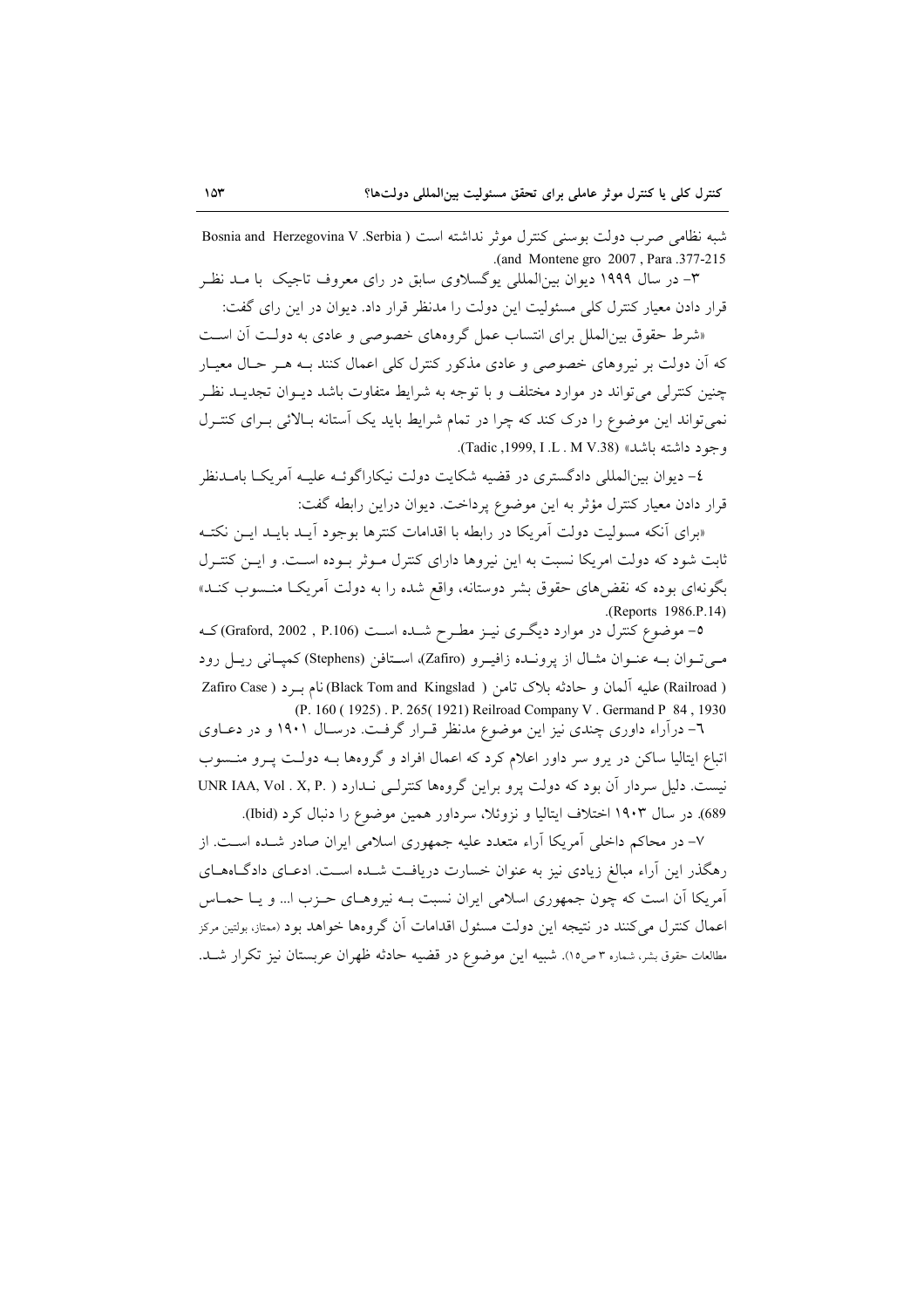البته در این رای دادگـاه نتوانـست وجـود کنتـرل را اثبـات کنـد در نتيجـه و علـی رغـم همـه اظهار نظرها، (www. Bastab .com) جمهوري اسلامي ايران تيرئه شد. '

از طرف دیگر، این موضوع در ماده ۸ طرح مسئولیت بین|لمللی دولـتهـا و مـاده ٥ طـرح مسئوليت بين|لمللـي سـازمانهـا نيـز مطـرح شـد (Groaford, op.cit .p. 105) كميـسيون حقـوق بین|لملل در طرح مسئولیت دولت تنها به واژه کنترل بسنده کرد و از آوردن هرگونه قیدی خود داری کرد. وجود برخی از ابهامات وعدم ایجاد توافق بین اعضاء مهمترین این وضـعیت تلقـی شد(Ibid).

# بحث و پررسي

با بیان مواردی ازآراء قضائی این سوال مطرح است که آیا معیار تحقق انتساب عمـل افـراد به دولتهای همان کنترل مؤثر است که دیوان در رای ۲۰۰۷ خود به آن صحه گذاشت یا معیار انتساب وجود کنترل کلی است که در دیگر آراء فضائی مطرح شده است؟ و یــا اینکــه هــر دو معیار می تواند صحیح باشد و در نتیجه آنچه مهم است اینکه هر کدام از دو معیار فوق در چــه موردي قابل اعمال است؟ به عنوان مثال: أيا معيار كنترل مي تواند با توجـه بــه جنايــات و نــوع آنها متفاوت باشد. آیا می توان از جهت مسئولیت مدنی و کیفـری قائـل بـه نـوعی تفکیـک در معیار کنترل بود. آیا میتوان ازجهت نوع تعهد دولتها به این موضوع توجه کرد بدین معنا که در رابطه با «جلوگیری از اقدامات خلاف» آستانه انتـساب، کنتـرل مـوثر باشـد و در رابطــه بــا «مجازات» معیار کنترل کلی باشد. تمامی احتمالات مزبور برای فهم و شناخت هر چه بهتر آراء قضائي به ظاهر متعارض مي باشد لذا اگر بتوان تعـارض موجـود را حـل كـرد احتمـال وجـود چند گانگی در حوزه قواعد مسئولیت ًمنتفی خواهد شد. بهر حال، قبل از یرداختن به سوالات فوق لازم است چند مطلب به عنوان مقدمه مدنظر قرار گیرد.

### الف: مفهوم كنترل و هدايت

در خصوص واژههای کنترل و هدایت که هم در ماده ۱۷ و هم در ماده ۸ طرح پیش نویس مسئولیت بین|لمللی دولت ما آمده، (Text of the Draft) این پرسش مطرح است که آیا این دو واژه مترادفند. یا دو معنا دارند؟ براساس آنچه در طرح پیش نویس و در تفاسیر مربوط به این

<sup>&</sup>lt;sub>۱</sub> یاد آوری می شود که کنوانسیون چهارم ۱۹۰۷ و دستنامه آمریکایی حقـوقی بــشر حـاکم در درگیــری مــسلحانه مــاده ٤٢ و دستنامه بریتانیایئی حاکم، معیار اشغالگری وجود کنترل موثر وعملی برسرزمین از سـوی نیروهـای اشـغالگر و امکـان اجـرای تصميمات توسط دولت اشغالگر معرف شيده است ( The law land worfare , FM, 27 -10, Department .of the Army Field Manul, 1956. Para. 301 and The law of wa on land, part, III, 1958, Para,  $(503)$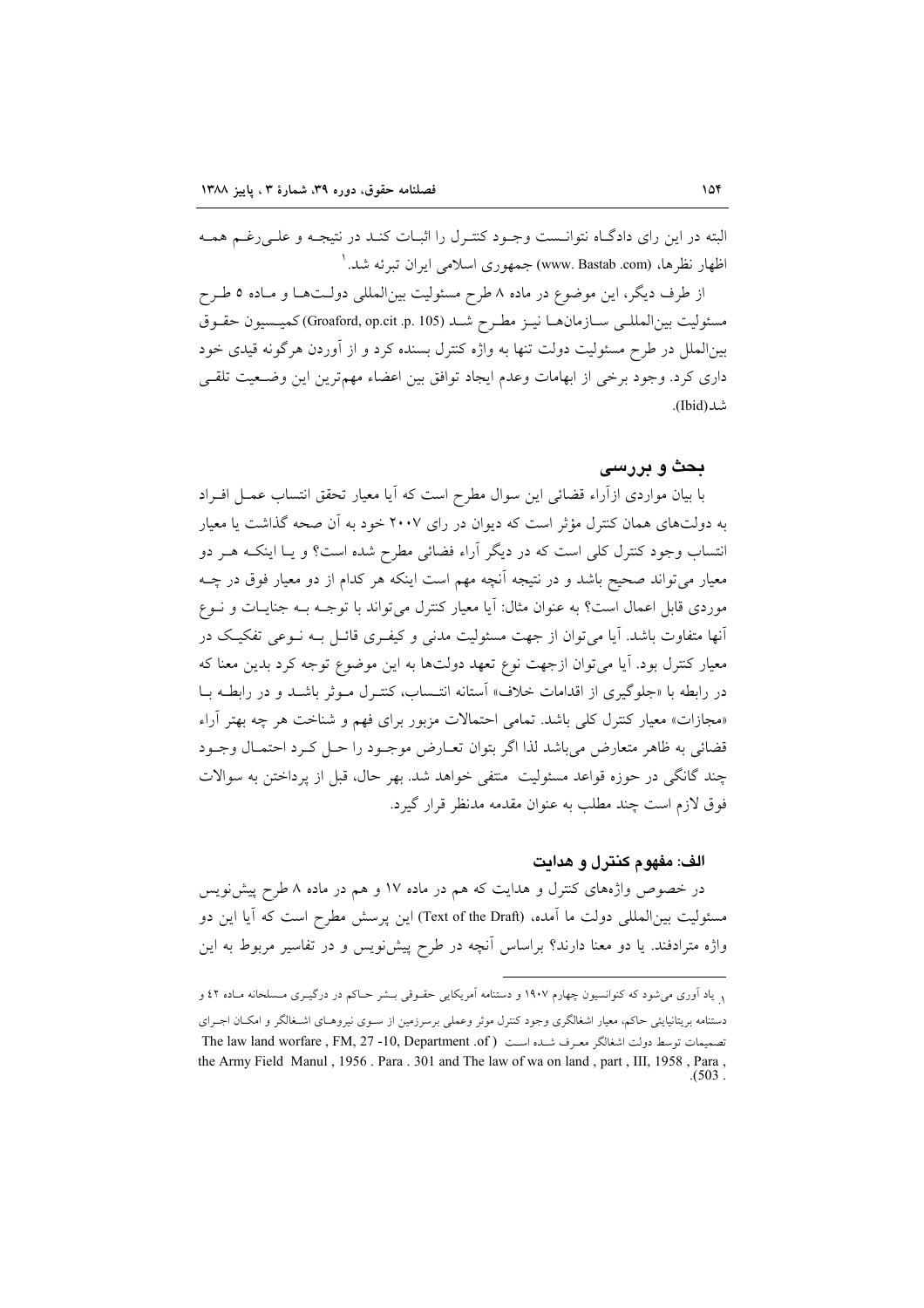دو ماده آمده است، (Crawford, op.cit.p.165) کلمهٔ کنترل (Control) به مواردی اشاره دارد که یک دولت نسبت به انجام رفتار خلاف، تسلط و غلبه دارد و این غلبه ناشی از غفلت و بی توجهی نیست. بنابراین، با توجه به اشراف و تسلّطی که بر دولت دیگر و یا گروه یا اشخاص دارد و با علم به این غلبه، رفتاری را به خود مرتبط میکند. در مقابل، واژهٔ هدایت(Direct) صرفاً شامل تحریک یا پیشنهاد برای انجام عمل خلاف است که این معنا شامل هدایت واقعی و ضمنی مؤثر هم میباشد. این دو واژه در زبان انگلیسی به دو معنای متفاوت به کار رفتهاند اما در عین حال منجر به وجود ابهاماتی در سایر زبانها شده است. این ابهام بویژه در معنای هدایت بیشتر است، چرا که در زبان فرانسه هدایت به معنای اقتدار کامل است، ولي زبان انگليسي داراي اين معنا را نيست (Article 17. P. 104. Para. 7).

همین ابهام در واژه «کمک» که در ماده ۱۲ طرح آمده است، نیز وجود دارد. در این ماده واژه «aid» و «assists» استفاده شده است و دقیقاً مشخص نیست که آیا این واژگان مترادف استعمال شدهاند و یا دو معنای متفاوت را دربر دارند (Ibid).

# ب: معیار تشخیص و ارزیابی آن

در خصوص هدایت و کنترل، این پرسش وجود دارد که براساس چه معیاری وجود این حالت را می توان اثبات کرد؟ به عبارت دیگر، چه نوع کنترلی می تواند مسؤولیت دولت را به دنبال داشته باشد؟ می توان گفت چنانچه در عملی، هدایت و یا کنترل صورت گرفته باشد و عملیات ویژه نیز رفتار مورد بحث را به عنوان بخش لاینفک آن عمل درآورده باشد، چنین رفتاری منسوب به دولت می شود. این اصل موردی را که آن رفتار تنها به شکل ضمنی یا حاشیهای با آن عملیات همراه شده است، در بر نمی گیرد. میزان کنترلی که به وسیلهٔ دولت در راستای انتساب عمل باید شکل گیرد، بحث مهمی بود که در قضیه ۱۹۸۲ مطرح شد (ICJ , Reports 1986. P. 14). پرسش این بود که آیا رفتار کنتراها قابل انتساب به دولت آمریکا خواهد بود، بهگونهای که مسؤولیت این دولت برای اقدامات خلاف ایجاد شده توسط کنتراها را به دنبال داشته باشد؟ این معنا توسط دادگاه در تحلیل ماهیت کنترل تبیین شد. از طرفی، دیوان معتقد بود که مسؤولیت دولت آمریکا برای طراحی، هدایت و حمایت انجام شده علیه دولت نيكاراگوئه تحقق گرفته است.

اما از طرفی، دادگاه ادّعای گستردهٔ نیکاراگوئه را که معتقد بود همهٔ رفتار کنتراها(Contra) به آمریکا منسوب است، چون آمریکا بر این نیروها کنترل دارد، رد کرد. دیوان معتقد بود:

«علی رغم کمک سنگین و دیگر حمایتهای اَمریکا هیچ دلیل روشنی وجود ندارد که آمریکا واقعاً چنان کنترلی در همهٔ زمینهها اعمال کرده باشد، که رفتار کنتراها به عنوان اقدام از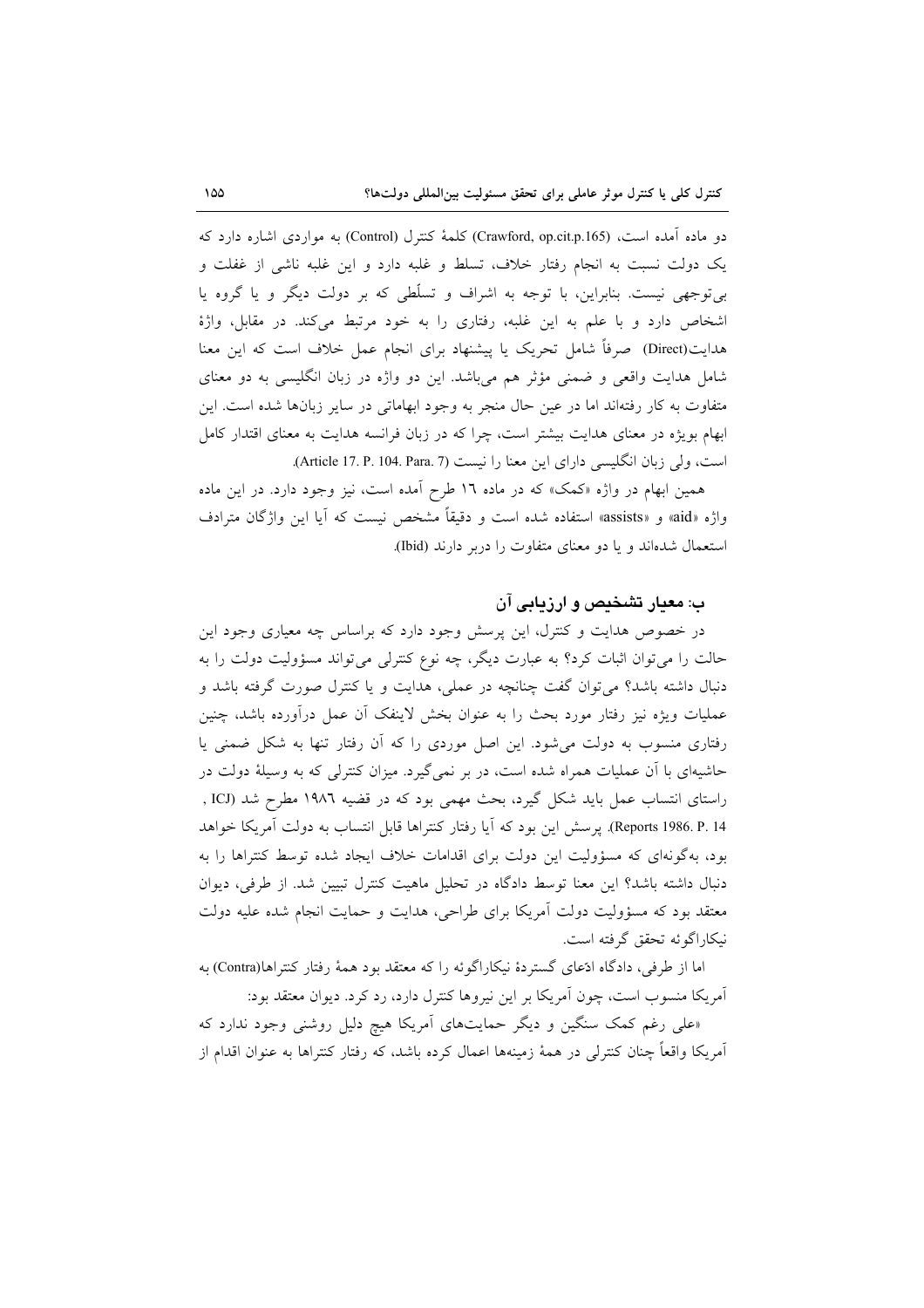طرف آمریکا محسوب شود. شرکت گستردهٔ آمریکا در عملیات کنتراها و کنترل کلی اعمال شده به وسیلهٔ دولت خوانده به روی این نیروها و علی رغم وجود درجهٔ وابستگی زیاد این نیروها به آن دولت فی حد نفسه بدان معنا نیست– منهای شواهد دیگر – که آمریکا مقدمات ارتکاب اقدامات معارض با حقوق بشر و حقوق بشردوستانه را که توسط دولت خواهان ادّعا می شود، هدایت یا کنترل کرده باشد. چنین اقداماتی به وسیلهٔ افرادی از کنتراها بدون کنترل آمریکا بهوجود آمده است. برای ایجاد مسؤولیت حقوقی آمریکا در اصل باید اثبات شود که آمریکا کنترل مؤثر(Effective) مربوط به اقدامات نظامی و فرا نظامی در زمینهٔ نقضهای فوق داشته است» (Ibid)

علی رغم این که دولت آمریکا برای حمایت کردن از کنتراها مسؤول است، ولی در ابعادی خاص اقدام کنتراها منجر به مسؤولیت دولت آمریکا می شود؛ یعنی در مواردی که شرکت واقعی و هدایت توسط آن دولت انجام شده است. دادگاه اعلام کرد که دلیل و حمایت کافی برای توجیه انتساب عمل به دولت أمریکا وجود ندارد.

دادگاه بخش تجدید نظر کیفری(Criminal Tribunal) یوگسلاوی سابق(ICTY) این موضوع را مد نظر قرار داد. در رأى معروف تاجيک ديوان اظهار کرد که: «وضعيت حقوق بين|لملل برای انتساب عمل به دولت که توسط افراد شکل گرفته، این است که دولت بر روی افراد كنترل داشته باشد. ميزان كنترل(Control) به هر حال مطابق شرايط واقعى در هر پرونده خواهد بود. بخش تجدید نظر نمیتواند بفهمد که چرا در هر شرایطی باید استانهٔ بالایی برای معیار كنترل مدّ نظر قرار دهد» (Tadic(1999) Para 111).

بخش تجدیدنظر معتقد بود استانهای که در حقوق بین|لملل برای تلقّی کردن یک مخاصمه به عنوان مخاصمات بین|لمللی لازم است، کنترل کلی است. کنترل واقعی همان تأمین مالی و تجهیز این نیروهاست و شامل شرکت و حمایت از عملیات نظامی نیز می شود. با توجه به عملکرد دیوان این پرسش را مطرح کردند که دلایل تغییر نگرش در قضیه ۱۹۸۲ چیست و چرا این اتفاق به وجود آمد؟

در پروندهٔ نیکاراگوئه این پرسش مطرح شد که آیا کنتراها به صورت دوفاکتو و عملی مجري دستورات دولت آمريكا بودهاند؟ (Para. 115, 1986,ICJ. Reports). آيا نيروهاي ضد انقلاب، ارگانهای دو فاکتویی و عملی آمریکا بودهاند؟ هدف اصلی این پرسش اثبات مسؤولیت دولت آمریکا بود. پاراگراف ۱۱۵، رأی مذکور ضابطهٔ کنترل مؤثر را به عنوان معیاری برای تشخیص این که نیروی شورشی در واقع کارگزار دولت یا خیر تعیین کرد(Ibid) در جریان جنگ بوسنی، موضوع کمک حکومت بلگراد به صربهای شورشی مطرح شد. دولت بوسنی با طرح دعوای خود در دیوان بین|لمللی کیفری یوگسلاوی سابق این مسأله را مد نظر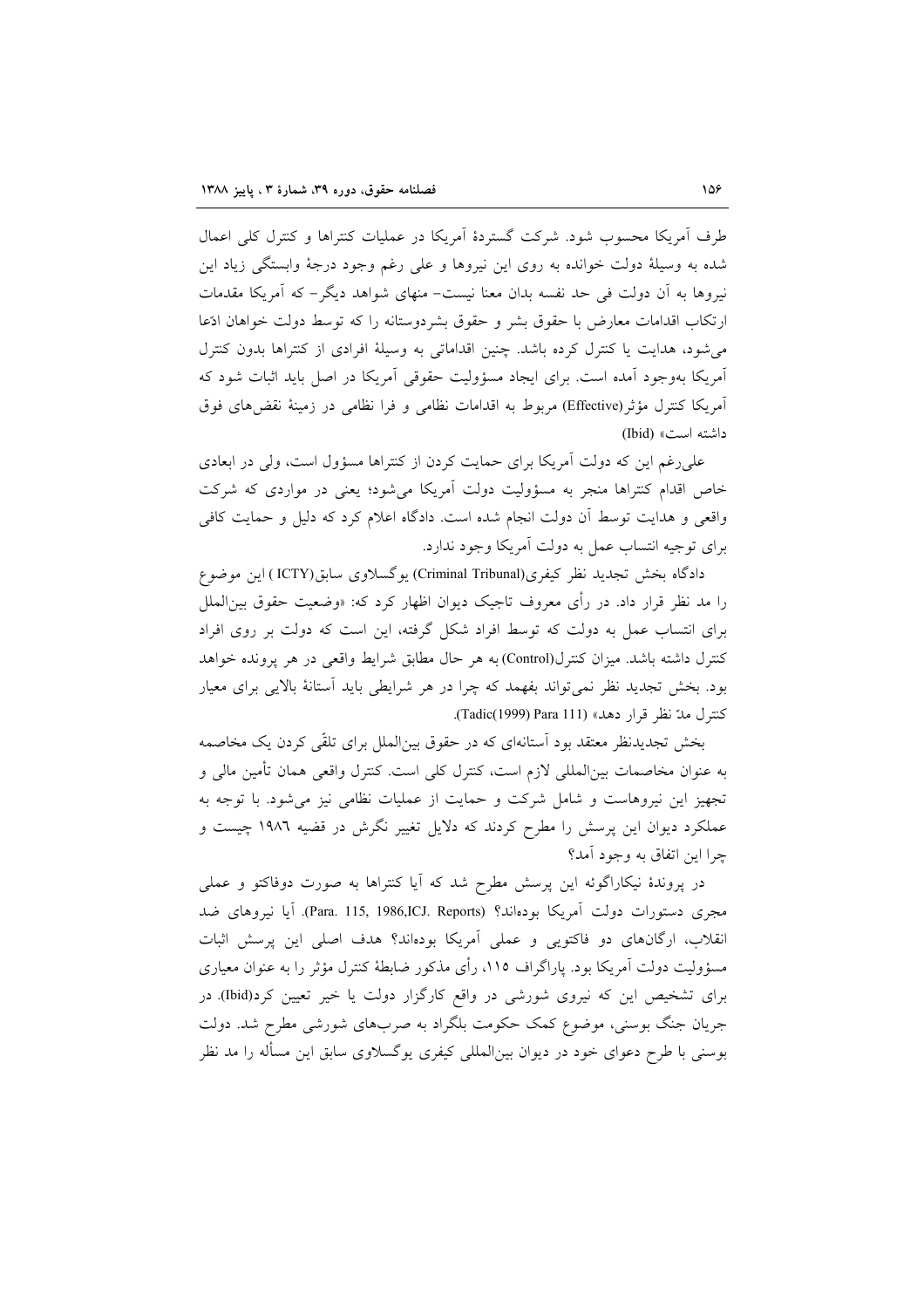قرار داد که رفتار نیروهای شورشی صرب به دولت بلگراد منسوب است و او در قبال این رفتارها مسؤوليت دارد(117 .Tadic (1999) Para).

در رأى معروف تاجيک (١٩٩٧) پاراگراف ٢١٩، با استناد به رأى نيکاراگوئه همان انديشه قبلی مدنظر قرار گرفت. در نتیجه، جواب پرسش دولت بوسنی نیز منفی گردید. خانم مک دوگال به طور جدی به این دادگاه اعتراض کرد و آن را به چالش کشید(ممتاز، صص ۹۳-۱۰٤). در سال ۱۹۹۸ و در رأی تجدید نظر، دیوان نظر مک دوگال را پذیرفت و ضابطهٔ کنترل کلی را در یاراگراف ۱۲٤ رأی ۱۹۹۹ که رأی قطعی تاجیک است، مدّ نظر قرار داد(ممان). دیوان در این رأی با مدّ نظر قرار دادن آرای فراوانی نظر خود را اعلام کرد. شاید یکی از مهمترین دلایل رأی دیوان، به رأی لوازیدوز مربوط است. این رأی در سال ۱۹۹٦ مطرح شد. لوازیدوز، دارای تابعیت قبرس و یونانی الاصل است که در قسمت شمال یونان زندگی می کند. او به دلایلی از بخش ترک نشین قبرس اخراج، ولی موفق می شود که ترکیه را محکوم کند. دیوان اروپایی حقوق بشر رفتار دولت قبرس را به دولت تركيه نسبت داد. ديوان معتقد است اگر دولتى امكان كنترل افراد متهم را داشته باشد، آن دولت مسؤول رفتار افراد مذكور خواهد بود؛ هرچند آن دولت به طور مؤثر در آن موقعیت اعمال حاکمیت نکرده باشد (ICJ, Report, 1999 Para.68).

### ج –ارزیابی معیار تشخیص

اکنون این پرسش مطرح است که با توجه به ماهیت کنترل کلی و مؤثر، کدام یک از این دو معیار برای تحقق مسؤولیت معتبر است؟ آیا اصولاً این دو معیار جمع میشوند و یا با یکدیگر متعارضند در خصوص این پرسش به طور کلی دو احتمال مطرح است:

ـ احتمال اول آن است كه مي توان تعارض موجود را حل كرد. راهكارهايي كه مي تواند اين تعارض را از بین ببرد، در ادامهٔ بحث مطرح خواهد شد؛

ـ احتمال دوم عدم امکان رفع تعارض است و در نتیجه خطر تعدّد و تکثّر را در حقوق به وجود ميأورد.

در اینجا تلاش خواهد شد هر دو احتمال مدّ نظر قرار گیرد، جوانب مختلف آنها بررسی شود.

### ۱ ــ امکان وجود و جه جمع

در راستای احتمال اول، راهکارهای چندی وجود دارد که می تواند بین دو رأی فوق را جمع کند. ضروری است این موارد باید تجزیه و تحلیل گردد.

الف: رویکرد دیوان بین المللی دادگستری کیفری در رأی نیکاراگوئه متوجه مسؤولیت دولت بود، ولی در رأی یوگسلاوی، موضوع مسؤولیت کیفری فرد مطرح گردید. بنابراین، آنجا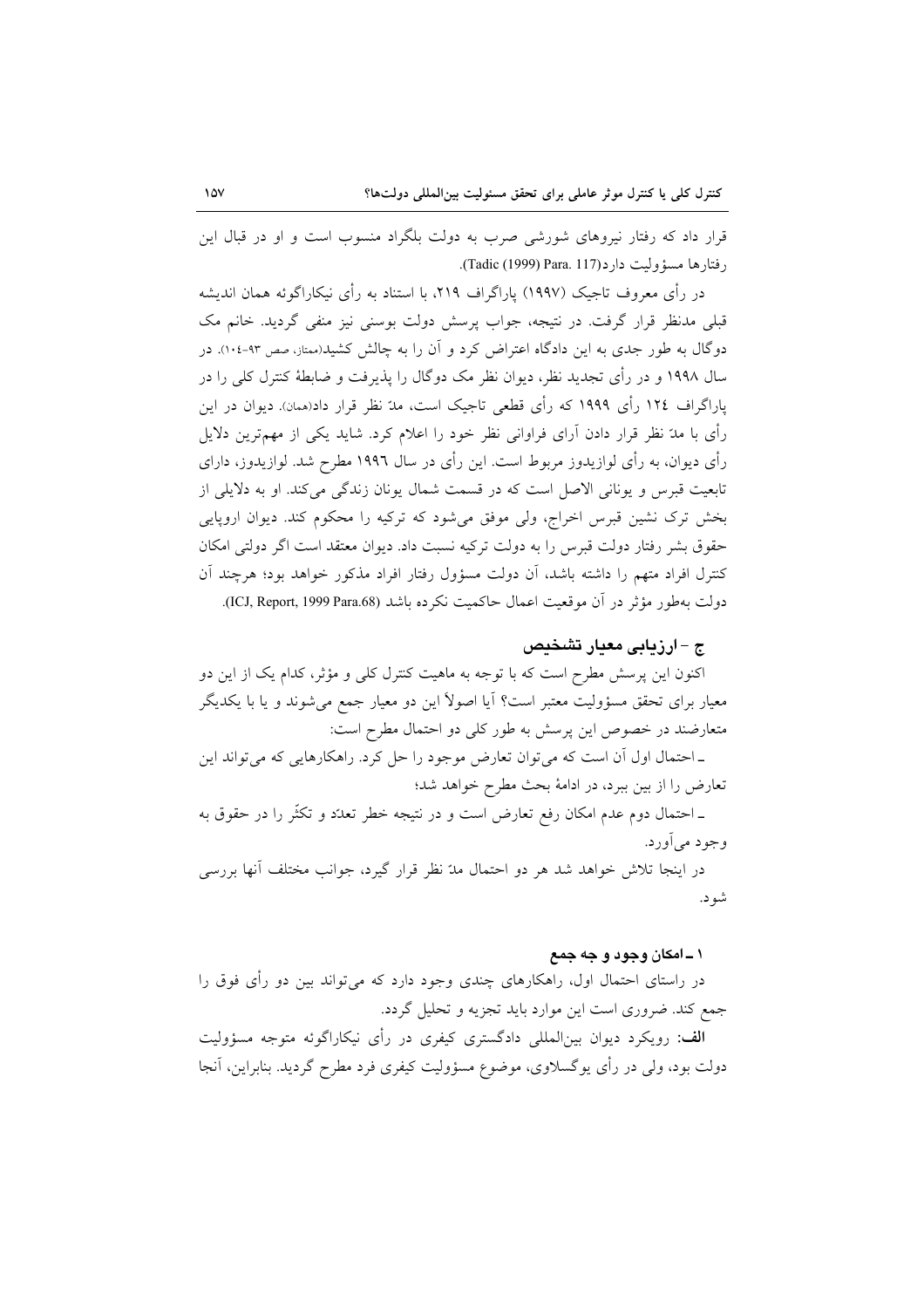که مسؤولیت دولت در میان است، تنها در صورتی می توان از انتساب عمل فرد به دولت سخن گفت که وجود کنترل مؤثر ثابت شود، ولی در أنجا که مسؤولیت کیفری فرد مطرح است، با توجه به امنیت و حساسیت مورد، لازم نیست که کنترل مؤثر مطرح شود؛ مخصوصاً که این نوع کنترل از آستانهٔ بالایی برخوردار است، بلکه لازم است برای جلوگیری از عدم مجازات مرتکبان و از بین بردن یا کاستن از مصونیت و بی کیفری افراد، بویژه آنجا که مرتکب جرایم تحت صلاحیت دیوان بین الملل کیفری می شوند، از کنترل کلی سخن بگوییم؛ بنابراین، تعارضی وجود ندارد (at. PP. 1614-1615,Ibid). ولی باید در نظر داشت که دیوان یوگسلاوی با در نظر گرفتن رأی نیکاراگوئه به صدور حکم دیگری و پذیرش معیار متفاوتی از آنچه در سال ١٩٨٦ مطرح نموده بود، اقدام كرد.

ب: دیوان یوگسلاوی سابق به دنبال بحث و بررسی موضوع مسؤولیت بود، در حالی که دیوان بینالمللی دادگستری موضوع قابلیت اجرای حقوق بشردوستانه را مدّ نظر قرار داده بود. (Ibid) این دیدگاه نیز همان اشکالی را دارد که در مورد اول مطرح گردید.

ج: رويهٔ قضايي با اين روش خود در صدد است كه راهي را براي انتساب عمل به دولت باز کند. بنابراین، نه کنترل مؤثر و نه کنترل کلی، بلکه یک معیار کلی وجود دارد. در هر مورد و هر پرونده، این موضوع مطرح خواهد بود که کدام رفتار خاص بر اساس کنترل یا هدایت دولت شکل گرفته است و تا چه حدی این کنترل منجر می شود که رفتار مذکور را به دولت نسبت داد. بنابراین، در هر مورد باید ابتدا وجود کنترل را احراز کرد و آنگاه به میزان تأثیرگذاری این کنترل در انتساب عمل به دولت توجه کرد. البته، در مواردی تعیین میزان کنترل ضروری به منظور انتساب عمل به دولت با مشکلاتی همراه است. برای ً مثال در پروندهٔ ایران و آمريكا (Yeager V. Islamic Republic of Iran. (1987) 17) و يرونده لوازيدوز ( ECHR. Reports L996-V,P. 22. Para. 56) ميزان كنترل محل بحث بود. پس بهتر أن است كه در هر مورد اين حق به قاضی و دادرس بینالملل داده شود که در خصوص با پرونده تصمیم خاص و مقتضی , ا یگیر د (Article. 8. Para. 5. P. 106).

این راه حل نیز در واقع نه تنها مشکلی را حل نمی کند، بلکه خودش نیز مشکل آفرین ست، زیرا منجر به ابهام جدی در مفهوم کنترل میشود، چرا که ممکن است در پروندهای وجود کنترل مؤثر معیار باشد و در پروندهای کنترل کلی مسؤولیت دولت را به دنبال داشته باشد و البته، ممکن است در پروندهٔ سومی به نوعی تفسیر دید از مفهوم کنترل ارائه شود. شاید بتوان این روش جدید را در احکام صادره توسط دادگاههای آمریکا علیه جمهوری اسلامی ایران مشاهده کرد (ممتاز، پیشین، ص۱۵). نمونهٔ دیگری که میتوان مطرح کرد، اذعای آمریکا در انتساب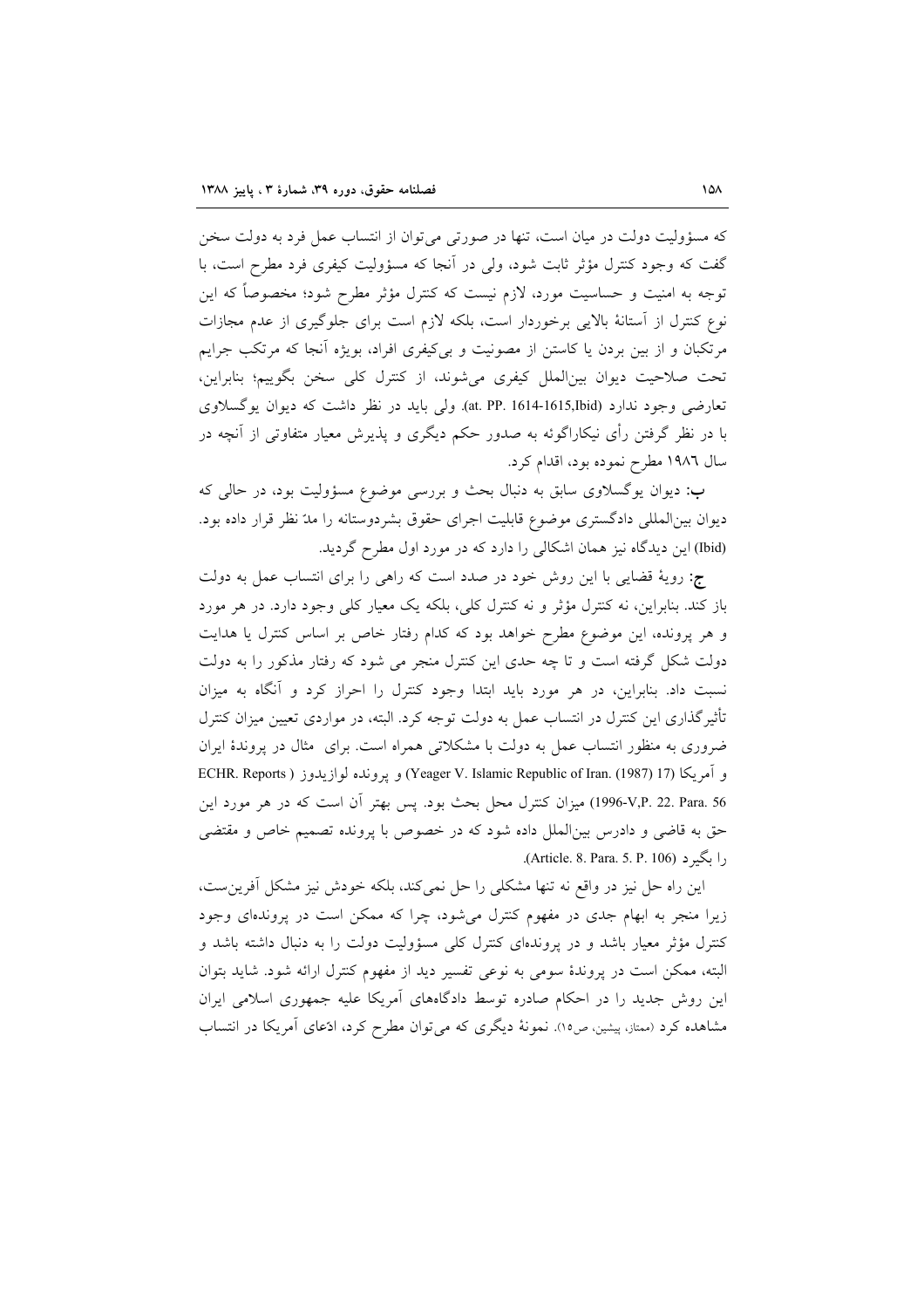رفتار القاعده به طالبان و تلاش برای پیدا کردن راهی بهمنظور تفسیر موسع از ماده ٥١ منشور بود که به واژگانی مثل کمک و پناه دادن به تروریستها تمسّک جستند.

د: مسؤولیت مندرج در رأی نیکاراگوئه مسؤولیت مدنی دولت است و در مواردی که مسؤولیت مدنی دولت مطرح است، معیار انتساب، کنترل مؤثر خواهد بود و در حالی که مسؤولیت مطرح در پروندهٔ یوگسلاوی، مسؤولیت کیفری مقامات مافوق و مأموران مادون است که در این صورت معیار کنترل کلی خواهد بود. این دیدگاه نیز هیچ توجیه حقوقی و یا منطقی برای نظر خود ارائه نکرده است. اصولا این پرسش قابل طرح است که چرا در صورت تحقق مسئولیت کیفری فرد، آستانهٔ قابل انتساب پایین تر است؛ بهگونهای که با وجود کنترل کلّی می توان به مسئولیت کیفری فرد معتقد بود؟ آیا در مورد دولت نیز بهتر نیست همین معیار مدّ نظر قرار گیرد تا مانع هرگونه سوء استفاده توسط دولت باشد؟

هـ با توجه به اين كه دولتها مسؤول حفظ صلح و امنيت بين|لمللي هستند، بهتر أن است که ضابطه کنترل کلی معیار باشد و به طور کلی ضابطه کنترل مؤثر فراموش شو، چرا که تحقق این هدف که بر اساس آن منشور ملل متحد ایجاد شد و در موارد مختلف اعم از فصل اول یا فصل هفتم بدان یرداخته شد، در گرو وجود رابطهای است که بتوان دولت را در قبال رفتار افراد و گروهها در عرصهٔ بین|لمللی مسؤول دانست. این وضعیت هم مانع از آن می شود که نوعی پراکندگی و دوگانگی در آراء و رویّههای قضایی بهوجود آید و هم آستانهٔ مسؤولیت دولتها را بالاتر مىبرد. دولتها با لحاظ اين موقعيت تلاش خواهند كرد بهگونهاى عمل نكنند که مسؤولیت آنان در جامعهٔ بینالمللی مطرح شود. آنها سعی خواهند کرد برای مقررات بینالمللی احترام بیشتری قایل شوند و خود را از فشارهای بینالمللی آزاد سازند.

این احتمال گرچه می تواند جنبههایی مثبت را به دنبال داشته باشد، ولی از طرف دیگر می تواند صلح و امنیت بینالمللی را به مخاطره اندازد، چرا که می تواند برخی از مخاصمات داخلی را به مخاصمات بین|لمللی شده و یا بین|لمللی تبدیل کند و در نتیجه آثار مترتب بر مخاصمات ببن المللي را به دنبال داشته باشد.

در توجیه این وضعیت می توان گفت بر اساس ماده ٤ کنوانسیون چهارم ١٩٤٩ ژنو، تابعیت فرد قربانی باید با تابعیت دولت متفاوت باشد تا بتواند از حمایت بین|لمللی برخوردار باشد. ٰ

۱. ماده ٤ کنوانسیون چهارم ژنو (۱۹٤۹): اشخاصی که در هر موقع و به هر شکل در موقع جنگ یا اشغال به دست دولت داخل در جنگ، یا دولت اشغال کننده غیر از دولت متبوع می|فتند، تحت حمایت این معاهده قرار داد. (بنابراین شرط تفاوت تابعیت برای بهرهمندی از حمایتهای مندرج در این کنوانسیون لازم است). اتباع دولتی که وابسته به این قرارداد نباشند، تحت حمایت این قرارداد نیستند. اتباع یک دولت بی طرف که در خاک یک دولت داخل در جنگ باشند و اتباع یک دولت هم صف در جنگ مادام که دولت متبوع آنان نمایندگی سیاسی عادی نزد دولت بازداشت کنندهٔ آنان را دارد، مشمول حمایت اين قرارداد شمرده نخواهند شد و...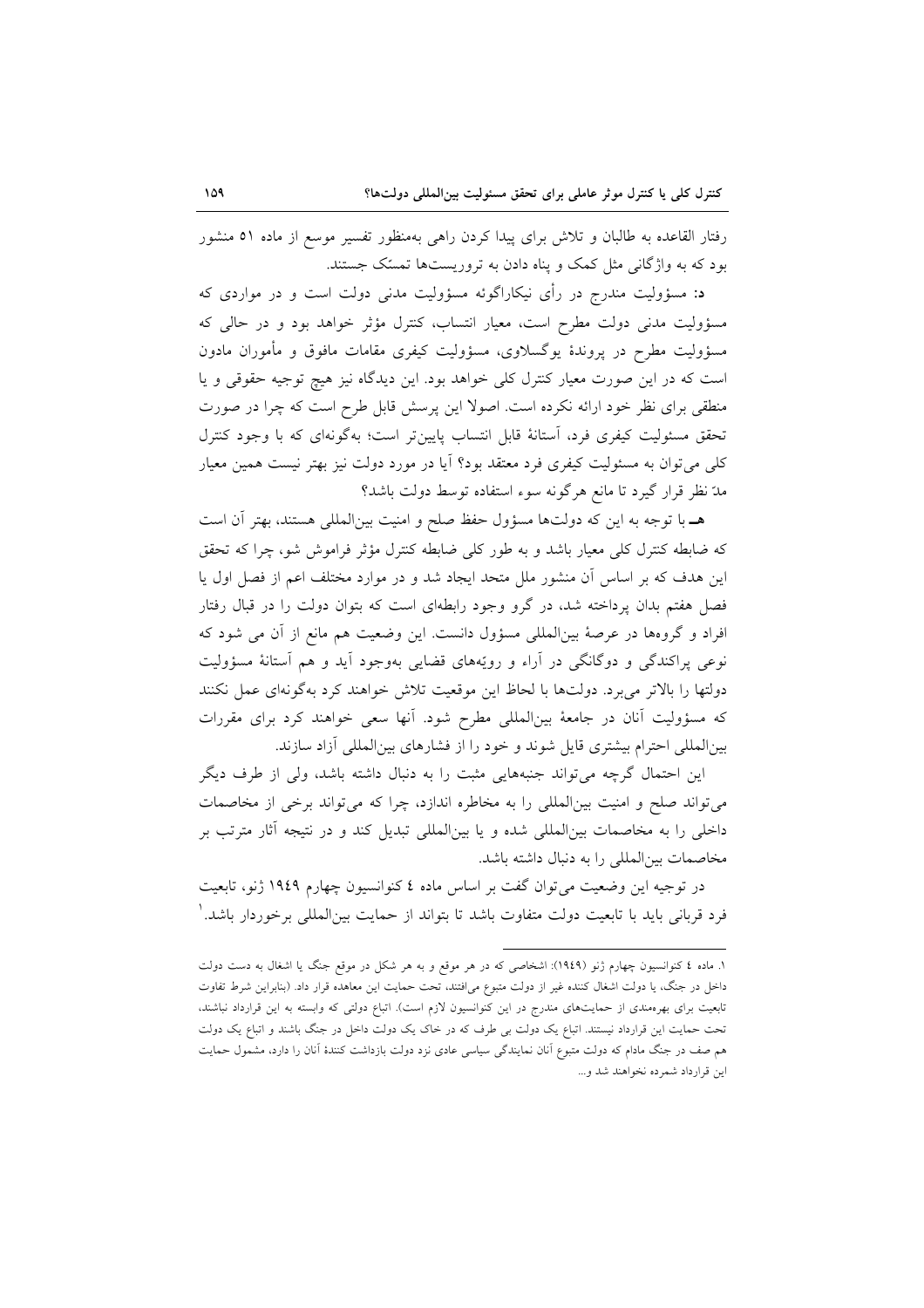لازمهٔ پذیرش کنترل کلّی آن است که درگیری داخلی تبدیل به بینالمللّی شود و یا در حکم بین المللی شده قرار گیرد. اگر این وضعیت رخ دهد، باید گفت با فقدان شرط مذکور جایی برای حمایت از افراد مذکور باقی نمی ماند، زیرا این افراد در واقع اتباع همان دولت هستند. دیوان در رأی تاجیک با توجه به این معضل اعلام کرد: در شرایط فعلی و با توجه به جنگ مسلحانهٔ داخلی، تابعیت در برابر علقهٔ نژادی جایگاهی ندارد. به جای تابعیت و اختلاف در تابعیت برای بهرهمندی از حقوق، علقه نژادی و مذهبی باید حاکم شود. این ادبیات به معنای ناديده گرفتن مفاد ماده چهار است(Para. 76, Tadic).

بنابراین، براساس اختلاف مذکور کافی است که فرد مجنی علیه از حمایتهای مندرج در کنوانسیون چهارم برخوردار باشد. مستند رأی و نظر دیوان بند ۱ ماده هفتاد کنوانسیون چهارم بود. این ماده در واقع با نگاه به رفتار آلمان تنظیم شد. در جنگ دوم که عدهای از یهودیان از آلمان فرار کردند، ولی تابعیت آلمان را داشتند، زمانی که دولت آلمان کشور مزبور را اشغال کرد، آن یهودیان را اذیت و محاکمه نمود. کنوانسیون چهارم با هدف جلوگیری از این وضعیت در ياراگراف دوم مي گويد:

«اتباع دولت اشغالگر را كه قبل از جنگ به خاك دولت اشغال شده پناه بردهاند، نمى توان دستگیر، تعقیب و محاکمه کرد و یا به اخراج آنها از خاک اشغالی حکم کرد، مگر به خاطر تخلّفاتی که پس از شروع مخاصمه مرتکب شدهاند و یا به علت جرمهای مربوط به حقوق عمومی که قبل از شروع جنگ مرتکب شدهاند و جرمهای مذکور به موجب قوانین کشوری که اشغال شده، در زمان صلح مستلزم مجازات تبعید بوده است.

با لحاظ أنچه گفته شد، ممكن است كسى ادّعا كند كه ضابطهٔ قابل انتساب در بحث كنترل و هدایت، کنترل کلی است، امّا همچنان یک پرسش باقی است که چرا کمیسیون حقوق بینالملل در ماده ۸ همچنان بر سر دوراهی باقی ماند و با استفاده از برخی عبارات کلی، از تصریح کردن به آنچه کنترل کلی گفته می شود، طفره رفت؟ آیا این میهمگذاری بدان دلیل نبود که کمیسیون وجود یک قاعدهٔ عرفی مورد پذیرش همگان را به دست نیاورد و ترجیح داد که با مبهم گذاشتن موضوع و اعتماد به رويّه و عملكرد بعدى دولتها موضوع را دنبال كند؟ به نظر می رسد آنچه در طرح مسؤولیت اتفاق افتاد، تأئیدی بر احتمال دوم است و جالب آن که کمیسیون در طرح مسؤولیت بین المللی سازمانها، در ماده ٥ با صراحت تمام موضوع کنترل مؤثر را يذيرفت.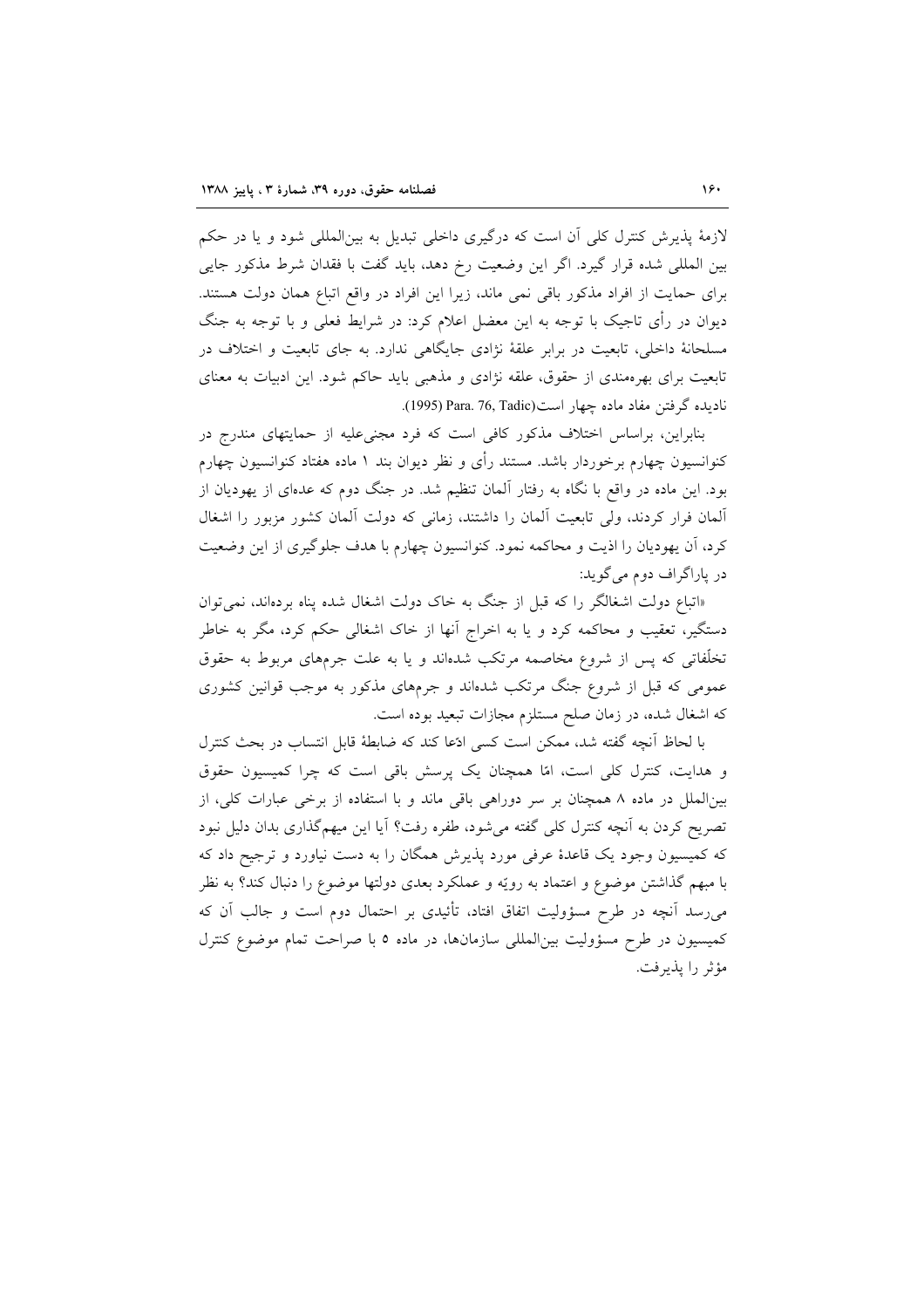#### ۲ ــ عدم امکان جمع

در مقابل آنچه مطرح گردید، احتمال دیگری وجود دارد که وضعیت موجود نوعی ریسک و بروز تعدّد و پراکندگی در اَرای قضایی است. کمیسیون حقوق بین|لملل عملاً و با انتخاب گزارشگر ویژه برای این موضوع، مسیر حاضر را برگزید که خود بحث مستقلی را می طلبد .(Hafner, 2003 . Para. 729)

تکثر آرای صادره در نظر برخی از حقوقدانان همچون قاضی گیلبرد، تغییراتی بنیادین را به دنبال داشته است (Dupuy, 1996). این تحوّل در خصوص با تغییر سیستم حقوقی قضایی بینالمللی خود را نشان داد. انتخاب این مسیر، موضوع انتخاب دادگاه برتر را به دنبال دارد که هزینهٔ دادرسی را متفاوت خواهد ساخت. آراء به شکل تخصصی صادر خواهد شد و در نتیجه، توسعهٔ تدریجی حقوق بین الملل را به دنبال خواهد داشت. به نظر می رسد که دیدگاه دوم با وضعیت فعلی حقوق بین|لملل بیشتر همخوان است، چرا که از طرفی، آرای صادره توسط دو دادگاه متفاوت است، ثانیاً طرح مسؤولیت ناظر به دولت به شکل مبهم موضوع کنترل را مطرح کرد، و سوم اینکه طرح مسؤولیت بینالمللی سازمانها، در ماده ٥ کنترل مؤثر را پذیرفت و در چنین شرایطی شاید نگرانی کمیسیون حقوق بین(لملل هم تا حدود زیادی قابل درک باشد.

علی رغم همه این احتمالات دیوان بین|لمللی دادگستری با پردازشی خاص و با لحاظ تمامی احتمالات در صدد اتخاذ یک روش مناسب برآمد. احتمالاتی که در برابر قضات دادگاه قرار مي گرفت علاوه بر آنچه قبلا گذشت شامل:

### الف– تكبه بر نوع جنابات

با توجه به نوع جنایات معیار کنترل متفاوت مدنظر قرار گیرد. بنابراین در جنایاتی که ازنظر وجدان جمعي جهاني از پليدى بالائى برخوردار هستند، وجود معيار كلي براى تحقق انتساب کافی باشد ولی در سایر موارد همان معیار کنترل موثر مدنظر باشد. این احتمال عملاً رد شد و دیوان رویکردی متفاوت را دنبال کرد ودر رای ۲۰۰۷ که ناظر به ژنو ساید نیز بود معیار کنترل موثر يذيرفت.

#### ب– تكيه برنوع وظيفه دولتها

آستانه انتساب در رابطه با وظیفه جلوگیری با مجازات کنترل موثر باشد و در رابطه با خود عمل خلاف کنترل کلی باشد. دلیل این سخن متفاوت بودن أستانه انتساب است. از اَنجا كه خود عمل مجرمانه وجدان جهاني را به شدت ناراحت مي كند وجود آستانه پائين يعني کنترل کلی برای تحقق مسئوولیت کافی است. در توضیح این مطلب می توان گفت که تعهد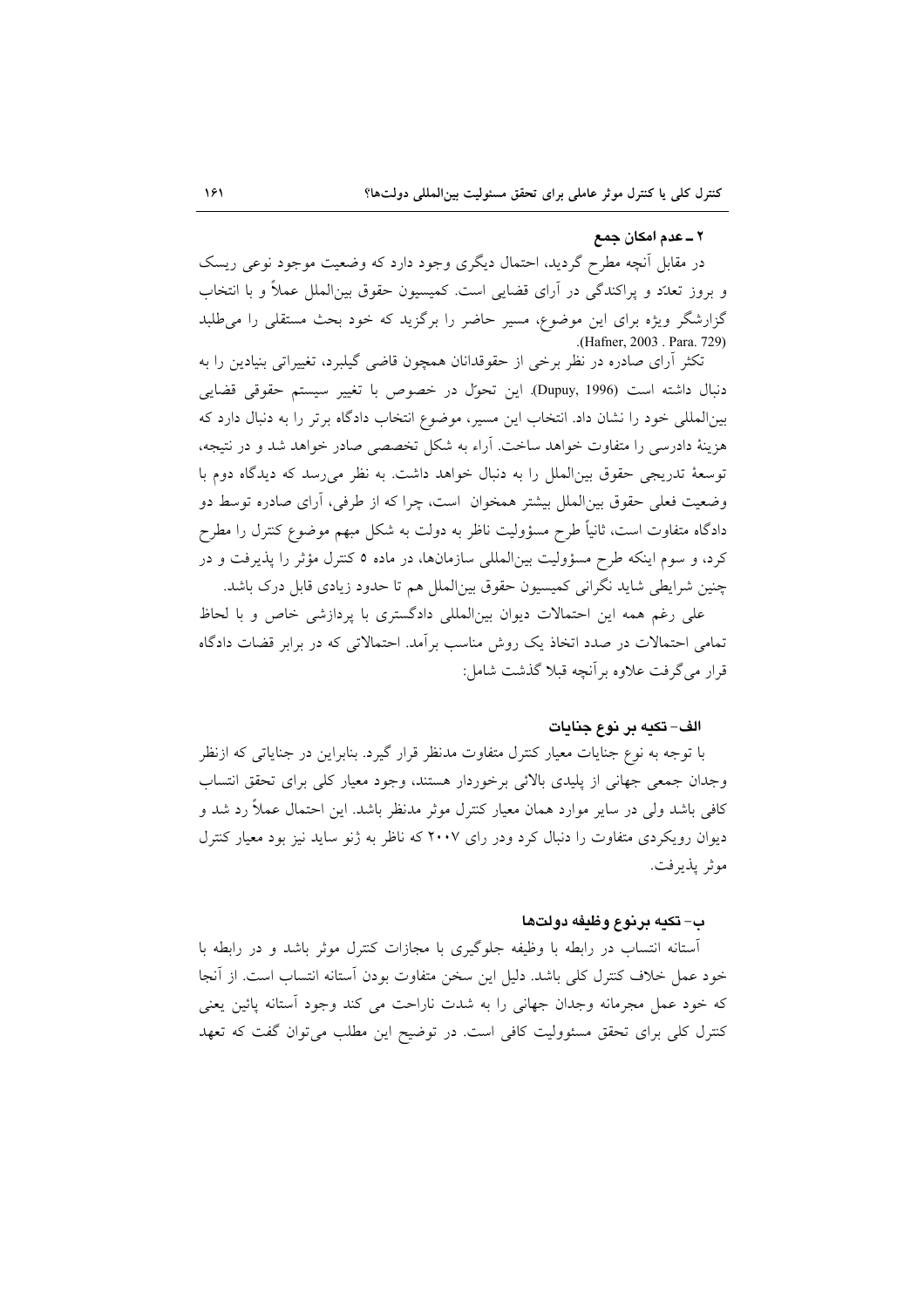دولت به جلوگیری تعهد به فعل است و نه نتیجه، لذا معیار کنترل موثر کافی است ولی تعهد دولت در رابطه با نفس عمل تعهد به نتيجه است پس معيار كنترل كلي است.

دیوان عملاً هیچیک از احتمالات فوق را نیذیرفت. دیوان معتقد بود برای تحقق انتساب عمل باید در رابطه با هر اقدامی دستور خاصی صادر شده باشد و یا اینکه کنترل موثری وجود داشته باشد. دیوان به این نکته نیز تصریح کرد که دستور داده شده باید با نیت ژنو ساید بوده باشد (Icj , Report .2007 , para 377 -415).

آنچه دیوان را به این جمع بندی رساند نتیجه اتخاذ مسیری بود که در راستای ادله اثبات دعوا اتخاذ کرد. دیوان با این مبنا خود را همراه ساخت که ادله اثبات دعوا باید از آستانه بالائی برخوردار باشند و هر امری نمیتواند به عنوان دلیل یا اماره صدور حکم قرار گیرد. از این رو در رابطه با موضوع كنترل با صراحت تمام وجود كنترل موثر به عنوان عامل انتساب عمل افراد و گروههای خصوصی به دولت را پذیرفت و در نتیجه به آنچه برخی از حقوقدانان در این زمینه بیان کردند؛ پایان داد. این موضوع که ناشی از آراء متعارض دادگاه بینالمللی بود و در نتيجه اعتقاد به تعدد و چندگانگي حقوق بينالملل را بوجود آورده بود حداقل از اين ناحيه و با صدور چنین رای که بیانگر وحدت رویه دیوان نیز میباشد، منتفی شد.

### نتىجە

نگاه سنتی به حوزهٔ مسئولیت بیانگر آن است که رفتار افراد و گروههای عادی ارتبـاطی بـه دولت ندارد. انتساب عمل فرد به دولت زمانی امکانپذیر است که فـرد یـا گـروه بـه صـورت رسمي يا عملي و يا در قالب ارگانهاي دولت و يا اجازهٔ داده شده از طرف دولت، اقـدام بـه انجام کاری بکنند. این نگاه ستقی در طرح ۲۰۰۱ مسئولیت بـینالمللـی دولـت تغییـر کـرد. كميسيون با تبيين نه چندان دقيق مفهوم كنتـرل، راهـي جديـد را بـراي انتـساب عمـل فـرد و گروههای عادی به دولت بازکرد. کمیسیون حقـوق بـینالملـل سـازمان ملـل در مـاده ۸ طـرح مسئولیت بین|لمللی اعلام کرد که رفتار یک شخص یا گروهی از اشخاص اقلدام دولت تلقـی خواهد شد، چنانچه آن شخص یا اشخاص عملاً به دستور دولت یا تحت کنترل و یـا هــدایت آن دولت اقدامی را صورت داده باشند. این عنوان که برگفته از آراء قضایی بین المللـی بـود بـا یک ابهام جدی مواجه شد. شناخت مفهوم و ماهیت کنترل و درجـهٔ تأثیر گـذاری آن در تحقــق انتساب عمل سؤال جدى فراروى مراجع قضايي بين المللي و انديشمندان حقـوق بـود. وجـود آراء به ظاهر متعارض در ایجاد این وضعیت، علاوه بر سایر عوامل نقـش مهمـی را ایفـا کـرد. آنچه در این دوره تحت عنوان کنترل مؤثر مطرح شد با مفهوم «کارگزار دولت» یکسان تلقبی شد. شرکت کردن یک دولت در مسائل آموزشی، دادن امکانات مـالی و اطلاعـاتی بـه افـراد و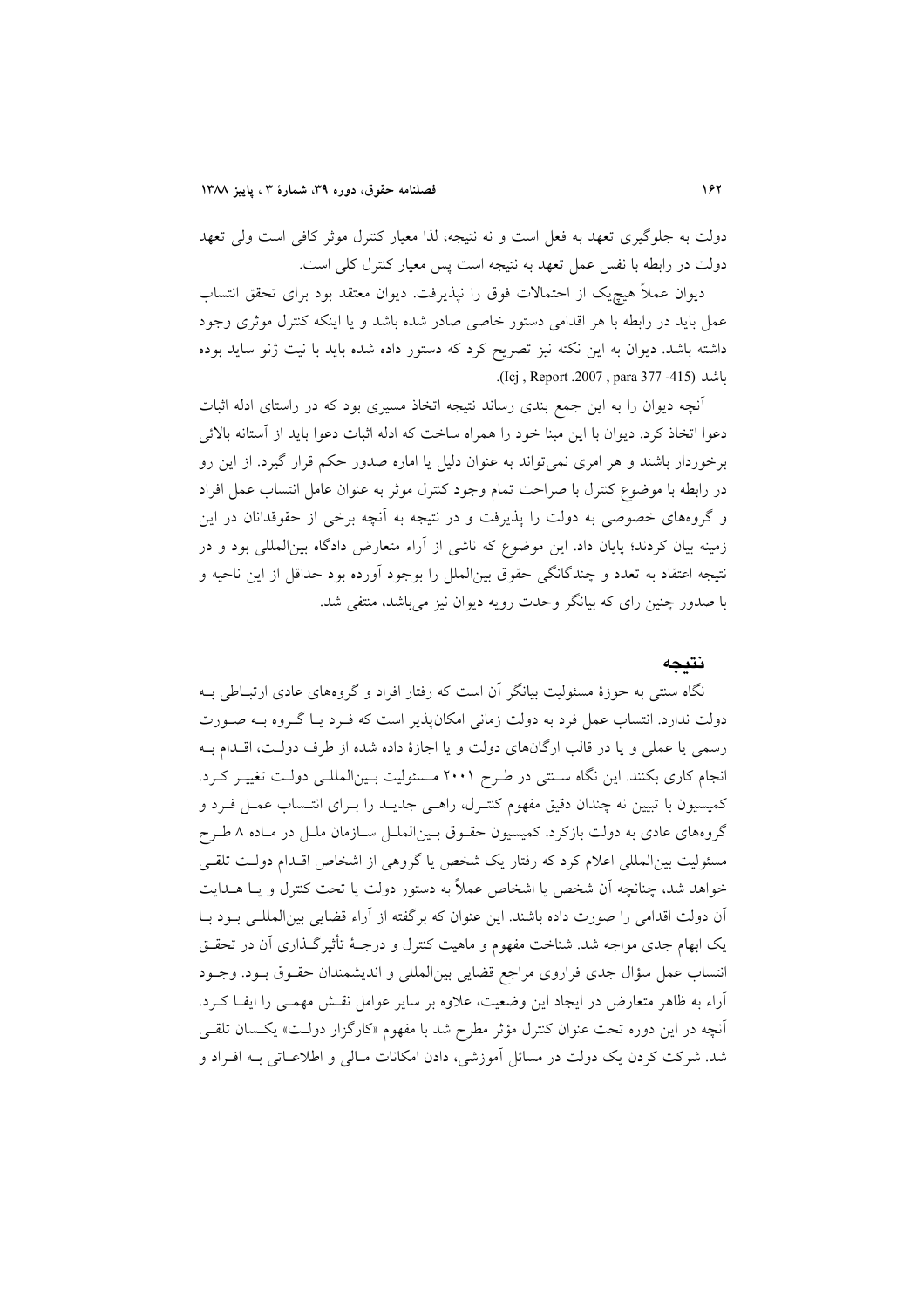گروهها، هیچ کدام نمی تواند عامل انتساب باشد. این نگاه در آراء دیگری همچـون رأی دادگــاه .<br>بخش تجدیدنفر بوگسلاوی سابق در خصوص قضیهٔ تاجیک کنار گذاشته شد و ضابطه کنترل کلی که آستانهٔ پایین تر برای انتساب داشت مورد تأیید قرار گرفت. این تغییر و تحول همچنــان ادامه داشت به گونهای که نظریهٔ «از کنترل مؤثر تا پنـاه دادن» مطـرح شــد کــه موضــوع آن بــه حادثهٔ ۱۱ سیتامبر برمی گردد. مطابق این دیدگاه صرف پناهندگی به گروههای تروریستی توسط يک دولت عامل انتساب است حتى اگر كنترل مؤثر و يا كلى هم در كار نباشد. تكيه بر دو واژهٔ «Support» و «Harbor» در استدلال حقوقدانان آمریکایی برای توجیه حمله نظامی بـه افغانــستان نوعي آزاد باش دادن به قواعد سنتي حاكم بر مسئوليت بود كه در واقع بر ماهيت «اقدام دولت» تکیه میکرد. وجود چنین وضعیتی این سوال را به وجـود آورد کـه آیـا در خـصوص انتـساب عمل فرد به دولت نوعی بی نظمی و درهم ریختگی قواعد مربوط بـه مـسئولیت شـکل نگرفتـه است. آنچه در این تحقیق به دست آمد، با تکیه بر رأی ۲۰۰۷ دیوان که در واقع فـصل الختـام این اختلاف محسوب می شود، ارائه یک پاسخ روشن به سؤالات فوق بود. میدانیم کـه قواعـد حقوق بين|لملل به شكل تدريجي در حال تدوين و توسعه مي!شند و موضوع مسئوليت هم از این قاعده مستثنی نیست. دیوان با تکیه بر ایـن حقـایق و در پرتـو رویـه و عـرف بـینالمللـی دولتها معيار كنترل مؤثر را به عنوان عامل انتساب عمل يذيرفت.

## منابع و مآخذ

#### الف– فارسى

۱. ممتاز، جمشید، مسئولیت بینالمللی دولتها بولتین مرکز مطالعات حقوق بشر، (۱۳۸۰) دانشگاه تهران، دانشکده حقوق، شماره ۱۳.

۲. ممتاز، جمشید، و رنجبریان،امیر حسین، (۱۳۸٤)، **حقوق بشردوستانه و مخاصمات مسلحانه داخل**ی، نشر میزان.

# ب- خارجي

- 1-APPlication of the Convention on the Prevention of the crime of Genocide (Bosnia and Herzegovina V. Serbia and Montene gro ) 2007, Para .377-215.<br>2- Case IT .94 -1, Prasecutor V. Tadic (1999) I.L. M V.38 -R 1518. and Trial chamber
- (1997) I.L.R. Vol. 112.P.1
- 3- Case Presecutor V. Tadic (1999) ILM. Vol, 38, P. 1518, at P 1541. and Para. 117.<br>4-Case. Presecutor V. Tadic, (1995) Para. 76. (رأى صلاحيتى).
- 
- 5-Dupuy, The Judical Policy of The International and National and The Development of International law 45 Int. law B comp. 1. q. 1. 11. 1996...Mohammed Bedjaoui<br>Presentation on The International Court of Jastice at Fifty In (In Creasing the Effectiveness of the International Court of Justice 27 :1997).
- 6-European Court of Human Rights, Lizidou, V. Turkey, Merits. ECHR. Reports, 1996-V, P. 22. Para. 56.
- 7-G. Hafner, Risks, Ensuring from Fromentation of International law, official Records of the General Assembly, Fifty- Fifth Session, Supplement, No, 10 (A/55/10). Affical Assembly. A/CN. 4/1. 644(18 zzjULY 2003). Para. 729.